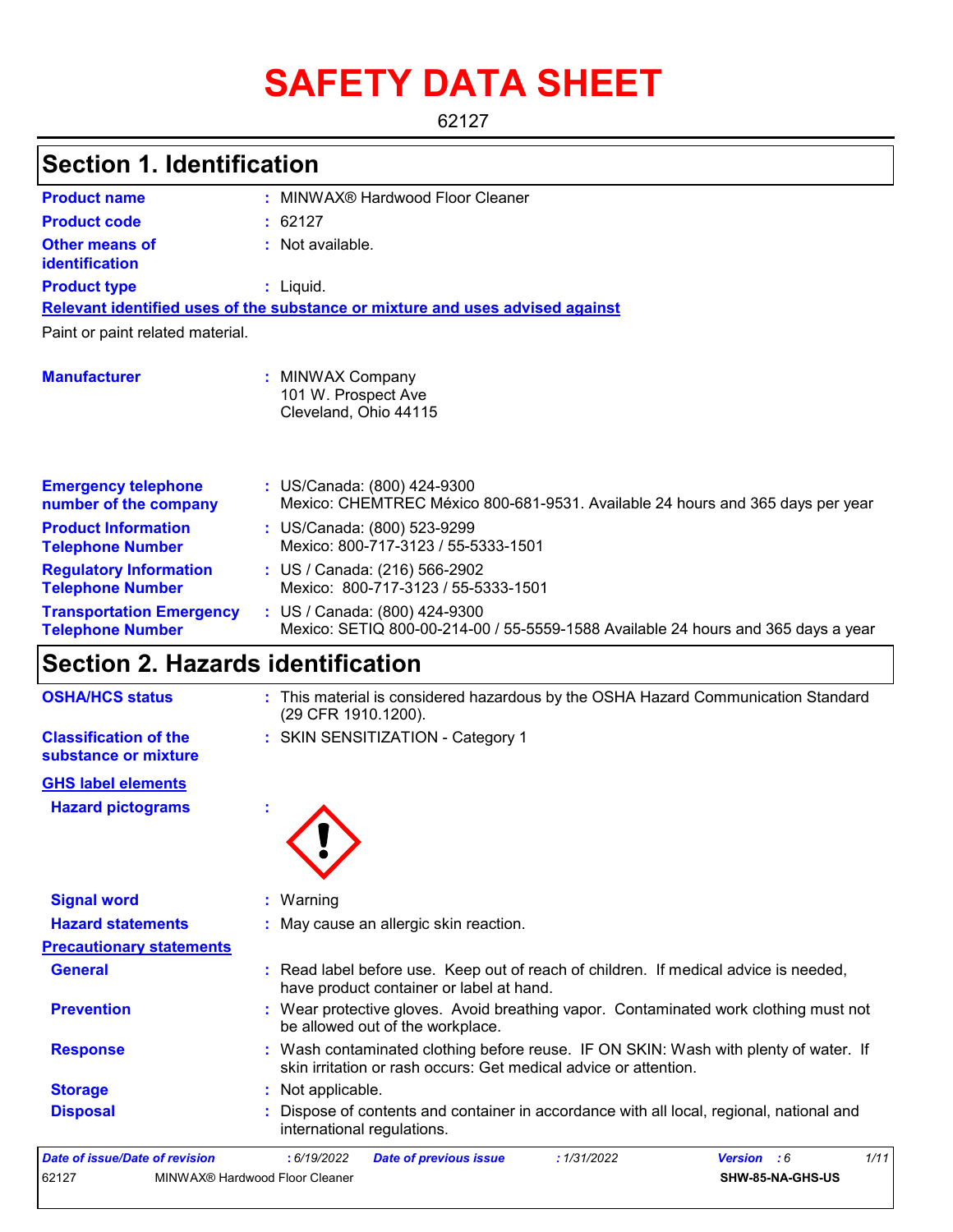### **Section 2. Hazards identification**

| <b>Supplemental label</b><br><b>elements</b> | WARNING: This product contains a chemical known to the State of California to cause<br>birth defects or other reproductive harm.                |
|----------------------------------------------|-------------------------------------------------------------------------------------------------------------------------------------------------|
|                                              | Please refer to the SDS for additional information. Keep out of reach of children. Do not<br>transfer contents to other containers for storage. |
| <b>Hazards not otherwise</b><br>classified   | : None known.                                                                                                                                   |

## **Section 3. Composition/information on ingredients**

| Substance/mixture                              | : Mixture        |
|------------------------------------------------|------------------|
| <b>Other means of</b><br><i>identification</i> | : Not available. |

#### **CAS number/other identifiers**

| <b>Ingredient name</b>        | % by weight | <b>CAS number</b> |
|-------------------------------|-------------|-------------------|
| Sodium Hydroxymethylglycinate | ′> ا        | 70161-44-3        |

Any concentration shown as a range is to protect confidentiality or is due to batch variation.

**There are no additional ingredients present which, within the current knowledge of the supplier and in the concentrations applicable, are classified and hence require reporting in this section.**

**Occupational exposure limits, if available, are listed in Section 8.**

### **Section 4. First aid measures**

### **Description of necessary first aid measures**

| <b>Eye contact</b>  | : Immediately flush eyes with plenty of water, occasionally lifting the upper and lower<br>eyelids. Check for and remove any contact lenses. Continue to rinse for at least 10<br>minutes. Get medical attention if irritation occurs.                                                                                                                                                                                                                                                                                                                                                                                                                                                                                            |
|---------------------|-----------------------------------------------------------------------------------------------------------------------------------------------------------------------------------------------------------------------------------------------------------------------------------------------------------------------------------------------------------------------------------------------------------------------------------------------------------------------------------------------------------------------------------------------------------------------------------------------------------------------------------------------------------------------------------------------------------------------------------|
| <b>Inhalation</b>   | : Remove victim to fresh air and keep at rest in a position comfortable for breathing. If<br>not breathing, if breathing is irregular or if respiratory arrest occurs, provide artificial<br>respiration or oxygen by trained personnel. It may be dangerous to the person providing<br>aid to give mouth-to-mouth resuscitation. Get medical attention if adverse health effects<br>persist or are severe. If unconscious, place in recovery position and get medical<br>attention immediately. Maintain an open airway. Loosen tight clothing such as a collar,<br>tie, belt or waistband.                                                                                                                                      |
| <b>Skin contact</b> | : Wash with plenty of soap and water. Remove contaminated clothing and shoes. Wash<br>contaminated clothing thoroughly with water before removing it, or wear gloves.<br>Continue to rinse for at least 10 minutes. Get medical attention. In the event of any<br>complaints or symptoms, avoid further exposure. Wash clothing before reuse. Clean<br>shoes thoroughly before reuse.                                                                                                                                                                                                                                                                                                                                             |
| <b>Ingestion</b>    | : Wash out mouth with water. Remove dentures if any. If material has been swallowed<br>and the exposed person is conscious, give small quantities of water to drink. Stop if the<br>exposed person feels sick as vomiting may be dangerous. Do not induce vomiting<br>unless directed to do so by medical personnel. If vomiting occurs, the head should be<br>kept low so that vomit does not enter the lungs. Get medical attention if adverse health<br>effects persist or are severe. Never give anything by mouth to an unconscious person.<br>If unconscious, place in recovery position and get medical attention immediately.<br>Maintain an open airway. Loosen tight clothing such as a collar, tie, belt or waistband. |

#### **Most important symptoms/effects, acute and delayed**

| <b>Potential acute health effects</b> |                                                     |
|---------------------------------------|-----------------------------------------------------|
| <b>Eve contact</b>                    | : No known significant effects or critical hazards. |
| <b>Inhalation</b>                     | : No known significant effects or critical hazards. |

| Date of issue/Date of revision |                                | 6/19/2022 | <b>Date of previous issue</b> | 1/31/2022 | Version | - 6              | 2/11 |
|--------------------------------|--------------------------------|-----------|-------------------------------|-----------|---------|------------------|------|
| 62127                          | MINWAX® Hardwood Floor Cleaner |           |                               |           |         | SHW-85-NA-GHS-US |      |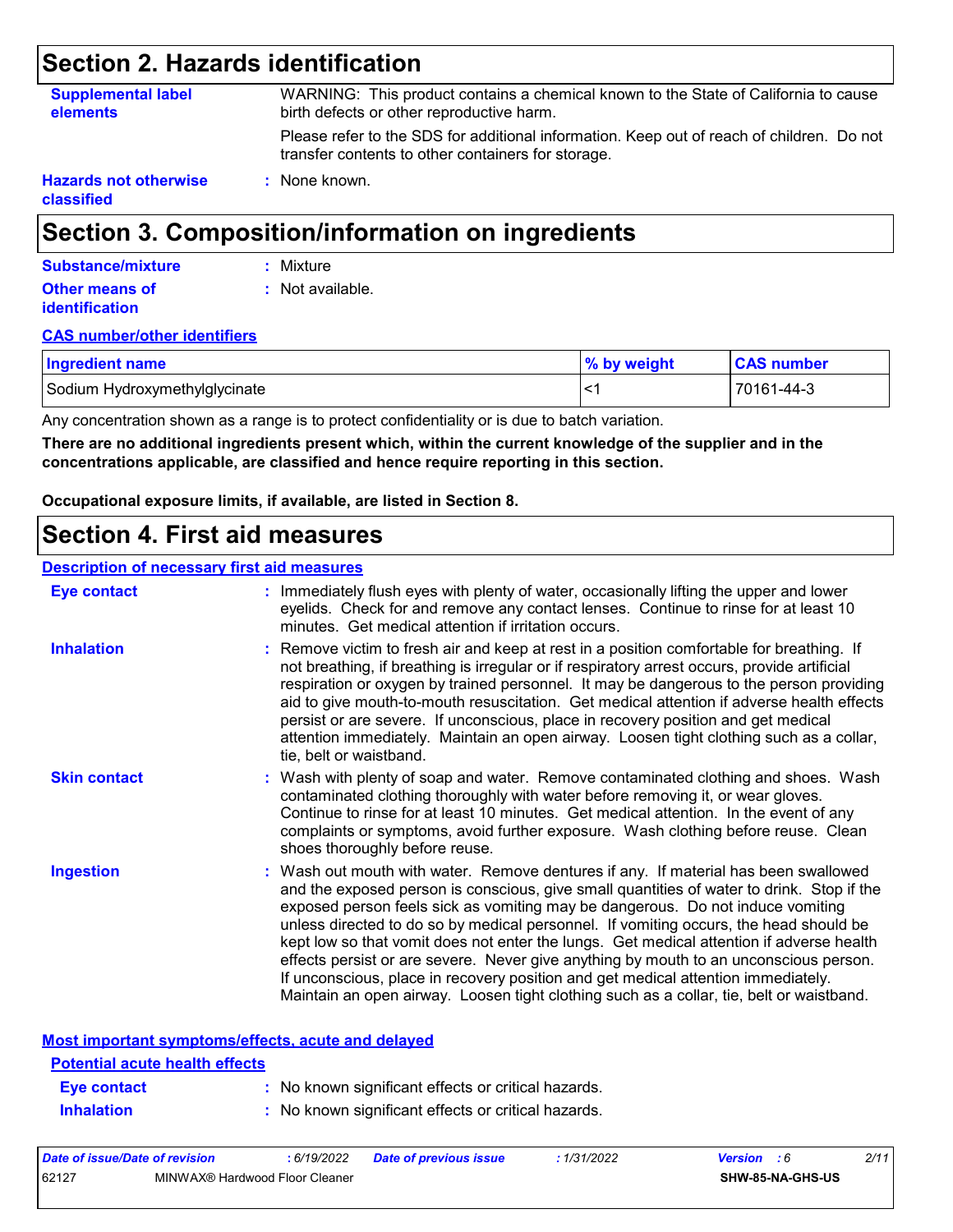## **Section 4. First aid measures**

| <b>Skin contact</b>                 | : May cause an allergic skin reaction.                                                                                                                                                                                                                              |
|-------------------------------------|---------------------------------------------------------------------------------------------------------------------------------------------------------------------------------------------------------------------------------------------------------------------|
| Ingestion                           | : No known significant effects or critical hazards.                                                                                                                                                                                                                 |
| <b>Over-exposure signs/symptoms</b> |                                                                                                                                                                                                                                                                     |
| Eye contact                         | $:$ No specific data.                                                                                                                                                                                                                                               |
| <b>Inhalation</b>                   | : No specific data.                                                                                                                                                                                                                                                 |
| <b>Skin contact</b>                 | : Adverse symptoms may include the following:<br>irritation<br>redness                                                                                                                                                                                              |
| <b>Ingestion</b>                    | : No specific data.                                                                                                                                                                                                                                                 |
|                                     | Indication of immediate medical attention and special treatment needed, if necessary                                                                                                                                                                                |
| <b>Notes to physician</b>           | : Treat symptomatically. Contact poison treatment specialist immediately if large<br>quantities have been ingested or inhaled.                                                                                                                                      |
| <b>Specific treatments</b>          | : No specific treatment.                                                                                                                                                                                                                                            |
| <b>Protection of first-aiders</b>   | No action shall be taken involving any personal risk or without suitable training. It may<br>be dangerous to the person providing aid to give mouth-to-mouth resuscitation. Wash<br>contaminated clothing thoroughly with water before removing it, or wear gloves. |

**See toxicological information (Section 11)**

## **Section 5. Fire-fighting measures**

| <b>Extinguishing media</b>                               |                                                                                                                                                                                                     |
|----------------------------------------------------------|-----------------------------------------------------------------------------------------------------------------------------------------------------------------------------------------------------|
| <b>Suitable extinguishing</b><br>media                   | : Use an extinguishing agent suitable for the surrounding fire.                                                                                                                                     |
| <b>Unsuitable extinguishing</b><br>media                 | : None known.                                                                                                                                                                                       |
| <b>Specific hazards arising</b><br>from the chemical     | : In a fire or if heated, a pressure increase will occur and the container may burst.                                                                                                               |
| <b>Hazardous thermal</b><br>decomposition products       | : No specific data.                                                                                                                                                                                 |
| <b>Special protective actions</b><br>for fire-fighters   | : Promptly isolate the scene by removing all persons from the vicinity of the incident if<br>there is a fire. No action shall be taken involving any personal risk or without suitable<br>training. |
| <b>Special protective</b><br>equipment for fire-fighters | Fire-fighters should wear appropriate protective equipment and self-contained breathing<br>apparatus (SCBA) with a full face-piece operated in positive pressure mode.                              |

## **Section 6. Accidental release measures**

|                                | <b>Personal precautions, protective equipment and emergency procedures</b>                                                                                                                                                                                                                                                                                                                                       |
|--------------------------------|------------------------------------------------------------------------------------------------------------------------------------------------------------------------------------------------------------------------------------------------------------------------------------------------------------------------------------------------------------------------------------------------------------------|
| For non-emergency<br>personnel | : No action shall be taken involving any personal risk or without suitable training.<br>Evacuate surrounding areas. Keep unnecessary and unprotected personnel from<br>entering. Do not touch or walk through spilled material. Avoid breathing vapor or mist.<br>Provide adequate ventilation. Wear appropriate respirator when ventilation is<br>inadequate. Put on appropriate personal protective equipment. |
| For emergency responders       | : If specialized clothing is required to deal with the spillage, take note of any information in<br>Section 8 on suitable and unsuitable materials. See also the information in "For non-<br>emergency personnel".                                                                                                                                                                                               |

#### **Environmental precautions :**

| Date of issue/Date of revision |                                | : 6/19/2022 | <b>Date of previous issue</b> | : 1/31/2022 | <b>Version</b> : 6 |                         | 3/11 |  |
|--------------------------------|--------------------------------|-------------|-------------------------------|-------------|--------------------|-------------------------|------|--|
| 62127                          | MINWAX® Hardwood Floor Cleaner |             |                               |             |                    | <b>SHW-85-NA-GHS-US</b> |      |  |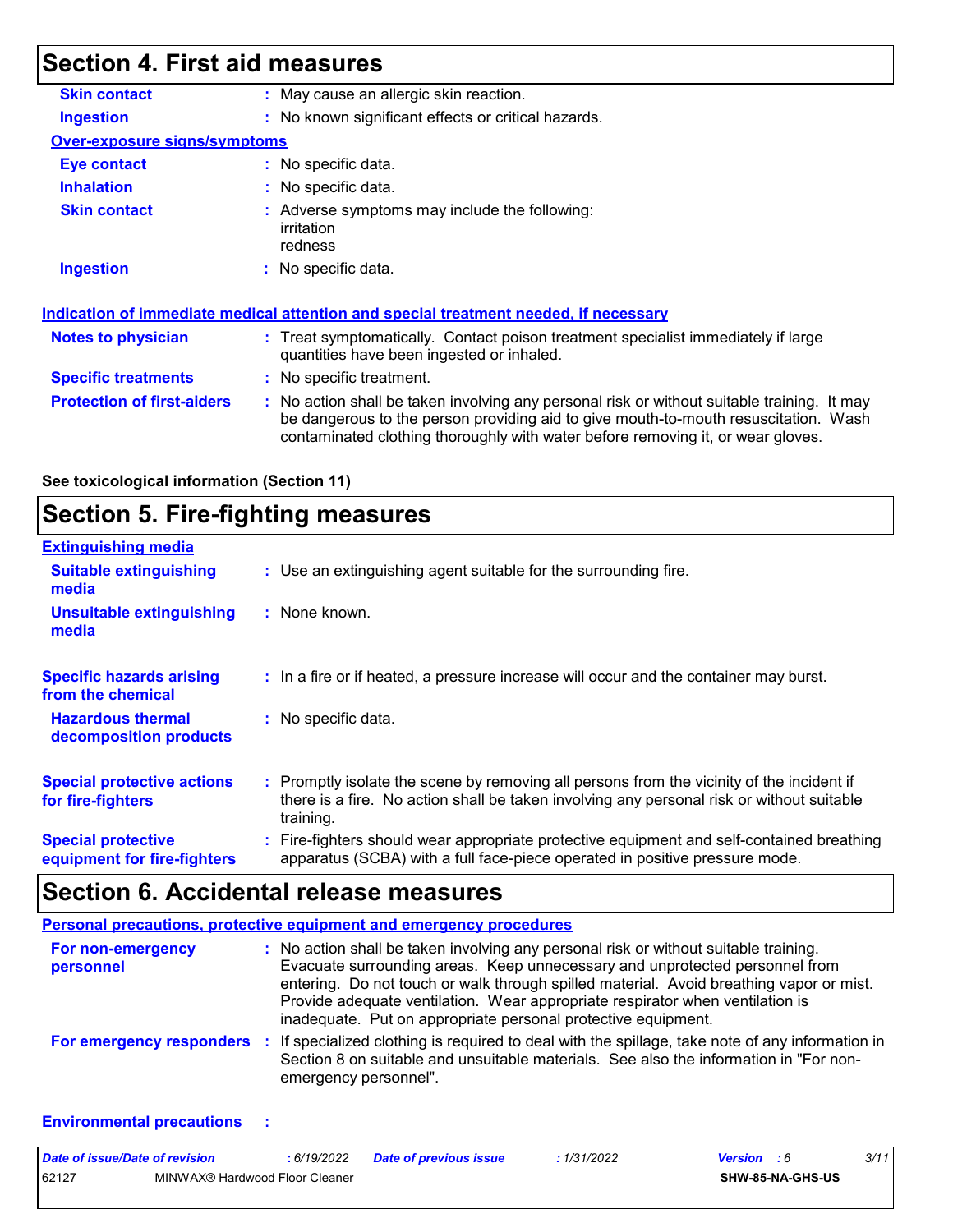### **Section 6. Accidental release measures**

Avoid dispersal of spilled material and runoff and contact with soil, waterways, drains and sewers. Inform the relevant authorities if the product has caused environmental pollution (sewers, waterways, soil or air).

#### **Methods and materials for containment and cleaning up**

| <b>Small spill</b> | : Stop leak if without risk. Move containers from spill area. Dilute with water and mop up<br>if water-soluble. Alternatively, or if water-insoluble, absorb with an inert dry material and<br>place in an appropriate waste disposal container. Dispose of via a licensed waste<br>disposal contractor.                                                                                                                                                                                                                                                                                                                                                                                                     |
|--------------------|--------------------------------------------------------------------------------------------------------------------------------------------------------------------------------------------------------------------------------------------------------------------------------------------------------------------------------------------------------------------------------------------------------------------------------------------------------------------------------------------------------------------------------------------------------------------------------------------------------------------------------------------------------------------------------------------------------------|
| <b>Large spill</b> | : Stop leak if without risk. Move containers from spill area. Approach release from<br>upwind. Prevent entry into sewers, water courses, basements or confined areas. Wash<br>spillages into an effluent treatment plant or proceed as follows. Contain and collect<br>spillage with non-combustible, absorbent material e.g. sand, earth, vermiculite or<br>diatomaceous earth and place in container for disposal according to local regulations<br>(see Section 13). Dispose of via a licensed waste disposal contractor. Contaminated<br>absorbent material may pose the same hazard as the spilled product. Note: see<br>Section 1 for emergency contact information and Section 13 for waste disposal. |

### **Section 7. Handling and storage**

### **Precautions for safe handling**

| <b>Protective measures</b>                                                       | : Put on appropriate personal protective equipment (see Section 8). Persons with a<br>history of skin sensitization problems should not be employed in any process in which<br>this product is used. Do not get in eyes or on skin or clothing. Do not ingest. Avoid<br>breathing vapor or mist. Keep in the original container or an approved alternative made<br>from a compatible material, kept tightly closed when not in use. Empty containers retain<br>product residue and can be hazardous. Do not reuse container.                                                       |
|----------------------------------------------------------------------------------|------------------------------------------------------------------------------------------------------------------------------------------------------------------------------------------------------------------------------------------------------------------------------------------------------------------------------------------------------------------------------------------------------------------------------------------------------------------------------------------------------------------------------------------------------------------------------------|
| <b>Advice on general</b><br>occupational hygiene                                 | : Eating, drinking and smoking should be prohibited in areas where this material is<br>handled, stored and processed. Workers should wash hands and face before eating,<br>drinking and smoking. Remove contaminated clothing and protective equipment before<br>entering eating areas. See also Section 8 for additional information on hygiene<br>measures.                                                                                                                                                                                                                      |
| <b>Conditions for safe storage,</b><br>including any<br><b>incompatibilities</b> | : Store in accordance with local regulations. Store in original container protected from<br>direct sunlight in a dry, cool and well-ventilated area, away from incompatible materials<br>(see Section 10) and food and drink. Keep container tightly closed and sealed until<br>ready for use. Containers that have been opened must be carefully resealed and kept<br>upright to prevent leakage. Do not store in unlabeled containers. Use appropriate<br>containment to avoid environmental contamination. See Section 10 for incompatible<br>materials before handling or use. |

### **Section 8. Exposure controls/personal protection**

#### **Control parameters**

### Sodium Hydroxymethylglycinate **70161-44-3** None. **Ingredient name Exposure limits Exposure limits Occupational exposure limits (OSHA United States)** None. **Ingredient name Exposure limits Exposure limits Occupational exposure limits (Canada) CAS # CAS #**

**Occupational exposure limits (Mexico)**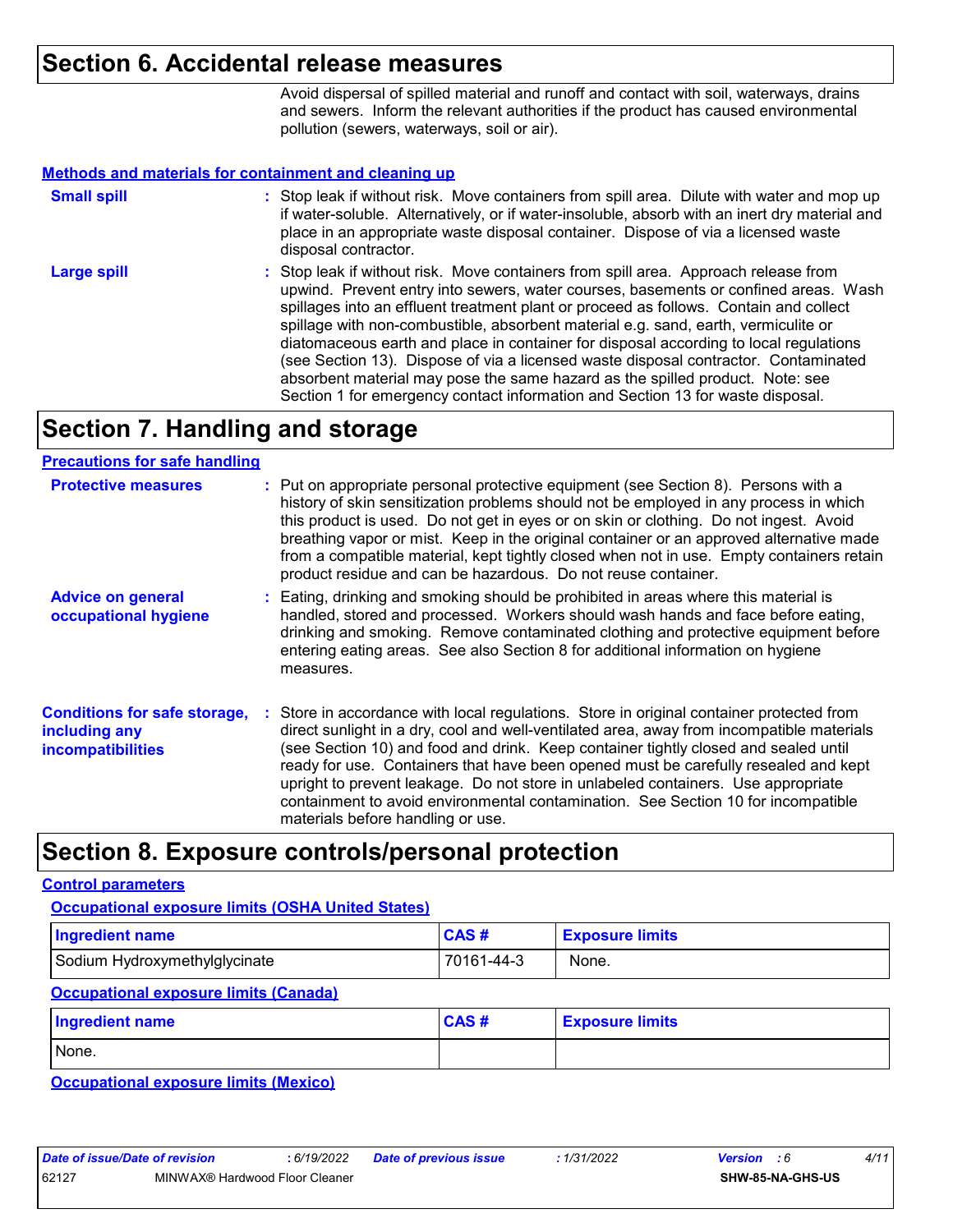### **Section 8. Exposure controls/personal protection**

|                                                  |                                                | CAS#                                                                                                                                                                                                                                                                                                                                                                                                                                                                                                                                                                                                                   | <b>Exposure limits</b>                                                                                                                                                                                                                                                                                                                                                                                                    |  |
|--------------------------------------------------|------------------------------------------------|------------------------------------------------------------------------------------------------------------------------------------------------------------------------------------------------------------------------------------------------------------------------------------------------------------------------------------------------------------------------------------------------------------------------------------------------------------------------------------------------------------------------------------------------------------------------------------------------------------------------|---------------------------------------------------------------------------------------------------------------------------------------------------------------------------------------------------------------------------------------------------------------------------------------------------------------------------------------------------------------------------------------------------------------------------|--|
| None.                                            |                                                |                                                                                                                                                                                                                                                                                                                                                                                                                                                                                                                                                                                                                        |                                                                                                                                                                                                                                                                                                                                                                                                                           |  |
| <b>Appropriate engineering</b><br>controls       | contaminants.                                  |                                                                                                                                                                                                                                                                                                                                                                                                                                                                                                                                                                                                                        | : Good general ventilation should be sufficient to control worker exposure to airborne                                                                                                                                                                                                                                                                                                                                    |  |
| <b>Environmental exposure</b><br><b>controls</b> |                                                | Emissions from ventilation or work process equipment should be checked to ensure<br>they comply with the requirements of environmental protection legislation. In some<br>cases, fume scrubbers, filters or engineering modifications to the process equipment<br>will be necessary to reduce emissions to acceptable levels.                                                                                                                                                                                                                                                                                          |                                                                                                                                                                                                                                                                                                                                                                                                                           |  |
| <b>Individual protection measures</b>            |                                                |                                                                                                                                                                                                                                                                                                                                                                                                                                                                                                                                                                                                                        |                                                                                                                                                                                                                                                                                                                                                                                                                           |  |
| <b>Hygiene measures</b>                          | showers are close to the workstation location. |                                                                                                                                                                                                                                                                                                                                                                                                                                                                                                                                                                                                                        | : Wash hands, forearms and face thoroughly after handling chemical products, before<br>eating, smoking and using the lavatory and at the end of the working period.<br>Appropriate techniques should be used to remove potentially contaminated clothing.<br>Contaminated work clothing should not be allowed out of the workplace. Wash<br>contaminated clothing before reusing. Ensure that eyewash stations and safety |  |
| <b>Eye/face protection</b>                       | shields.                                       | Safety eyewear complying with an approved standard should be used when a risk<br>assessment indicates this is necessary to avoid exposure to liquid splashes, mists,<br>gases or dusts. If contact is possible, the following protection should be worn, unless<br>the assessment indicates a higher degree of protection: safety glasses with side-                                                                                                                                                                                                                                                                   |                                                                                                                                                                                                                                                                                                                                                                                                                           |  |
| <b>Skin protection</b>                           |                                                |                                                                                                                                                                                                                                                                                                                                                                                                                                                                                                                                                                                                                        |                                                                                                                                                                                                                                                                                                                                                                                                                           |  |
| <b>Hand protection</b>                           |                                                | : Chemical-resistant, impervious gloves complying with an approved standard should be<br>worn at all times when handling chemical products if a risk assessment indicates this is<br>necessary. Considering the parameters specified by the glove manufacturer, check<br>during use that the gloves are still retaining their protective properties. It should be<br>noted that the time to breakthrough for any glove material may be different for different<br>glove manufacturers. In the case of mixtures, consisting of several substances, the<br>protection time of the gloves cannot be accurately estimated. |                                                                                                                                                                                                                                                                                                                                                                                                                           |  |
| <b>Body protection</b>                           | handling this product.                         | Personal protective equipment for the body should be selected based on the task being<br>performed and the risks involved and should be approved by a specialist before                                                                                                                                                                                                                                                                                                                                                                                                                                                |                                                                                                                                                                                                                                                                                                                                                                                                                           |  |
| <b>Other skin protection</b>                     |                                                | : Appropriate footwear and any additional skin protection measures should be selected<br>based on the task being performed and the risks involved and should be approved by a<br>specialist before handling this product.                                                                                                                                                                                                                                                                                                                                                                                              |                                                                                                                                                                                                                                                                                                                                                                                                                           |  |
| <b>Respiratory protection</b>                    | aspects of use.                                |                                                                                                                                                                                                                                                                                                                                                                                                                                                                                                                                                                                                                        | Based on the hazard and potential for exposure, select a respirator that meets the<br>appropriate standard or certification. Respirators must be used according to a<br>respiratory protection program to ensure proper fitting, training, and other important                                                                                                                                                            |  |

## **Section 9. Physical and chemical properties**

The conditions of measurement of all properties are at standard temperature and pressure unless otherwise indicated.

#### **Physical state Melting point/freezing point : Not available.** Liquid. **: Odor** : Not available. **pH Color Color :** Not available. 7.1 **: Odor threshold** : Not available. **Appearance**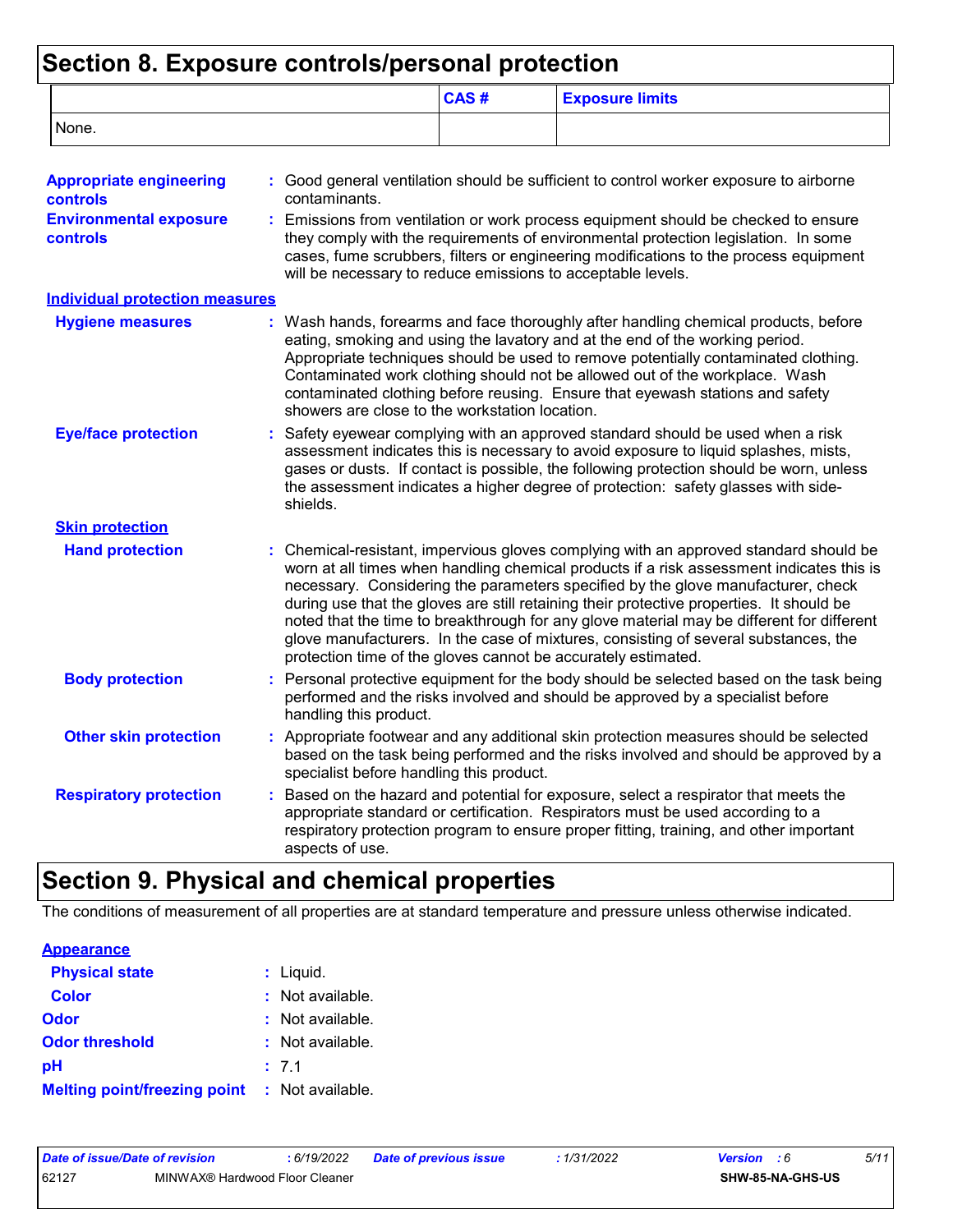## **Section 9. Physical and chemical properties**

| <b>Boiling point, initial boiling</b><br>point, and boiling range | : $100^{\circ}$ C (212 $^{\circ}$ F)                           |
|-------------------------------------------------------------------|----------------------------------------------------------------|
| <b>Flash point</b>                                                | : Closed cup: Not applicable.                                  |
| <b>Evaporation rate</b>                                           | $\therefore$ 0.09 (butyl acetate = 1)                          |
| <b>Flammability</b>                                               | : Not available.                                               |
| Lower and upper explosion<br>limit/flammability limit             | : Not available.                                               |
| <b>Vapor pressure</b>                                             | : $2.3$ kPa (17.5 mm Hg)                                       |
| <b>Relative vapor density</b>                                     | : 1 [Air = 1]                                                  |
| <b>Relative density</b>                                           | $\pm$ 1                                                        |
| <b>Solubility</b>                                                 | : Not available.                                               |
| <b>Partition coefficient: n-</b><br>octanol/water                 | : Not applicable.                                              |
| <b>Auto-ignition temperature</b>                                  | : Not available.                                               |
| <b>Decomposition temperature</b>                                  | : Not available.                                               |
| <b>Viscosity</b>                                                  | Kinematic (40°C (104°F)): >20.5 mm <sup>2</sup> /s (>20.5 cSt) |
| <b>Molecular weight</b>                                           | Not applicable.                                                |
| <b>Aerosol product</b>                                            |                                                                |
| <b>Heat of combustion</b>                                         | : $0.555$ kJ/g                                                 |

## **Section 10. Stability and reactivity**

| <b>Reactivity</b>                            | : No specific test data related to reactivity available for this product or its ingredients.              |
|----------------------------------------------|-----------------------------------------------------------------------------------------------------------|
| <b>Chemical stability</b>                    | : The product is stable.                                                                                  |
| <b>Possibility of hazardous</b><br>reactions | : Under normal conditions of storage and use, hazardous reactions will not occur.                         |
| <b>Conditions to avoid</b>                   | : No specific data.                                                                                       |
| <b>Incompatible materials</b>                | : No specific data.                                                                                       |
| <b>Hazardous decomposition</b><br>products   | : Under normal conditions of storage and use, hazardous decomposition products should<br>not be produced. |

### **Section 11. Toxicological information**

#### **Information on toxicological effects**

### **Acute toxicity**

Not available.

### **Irritation/Corrosion**

Not available.

### **Sensitization**

Not available.

### **Mutagenicity**

Not available.

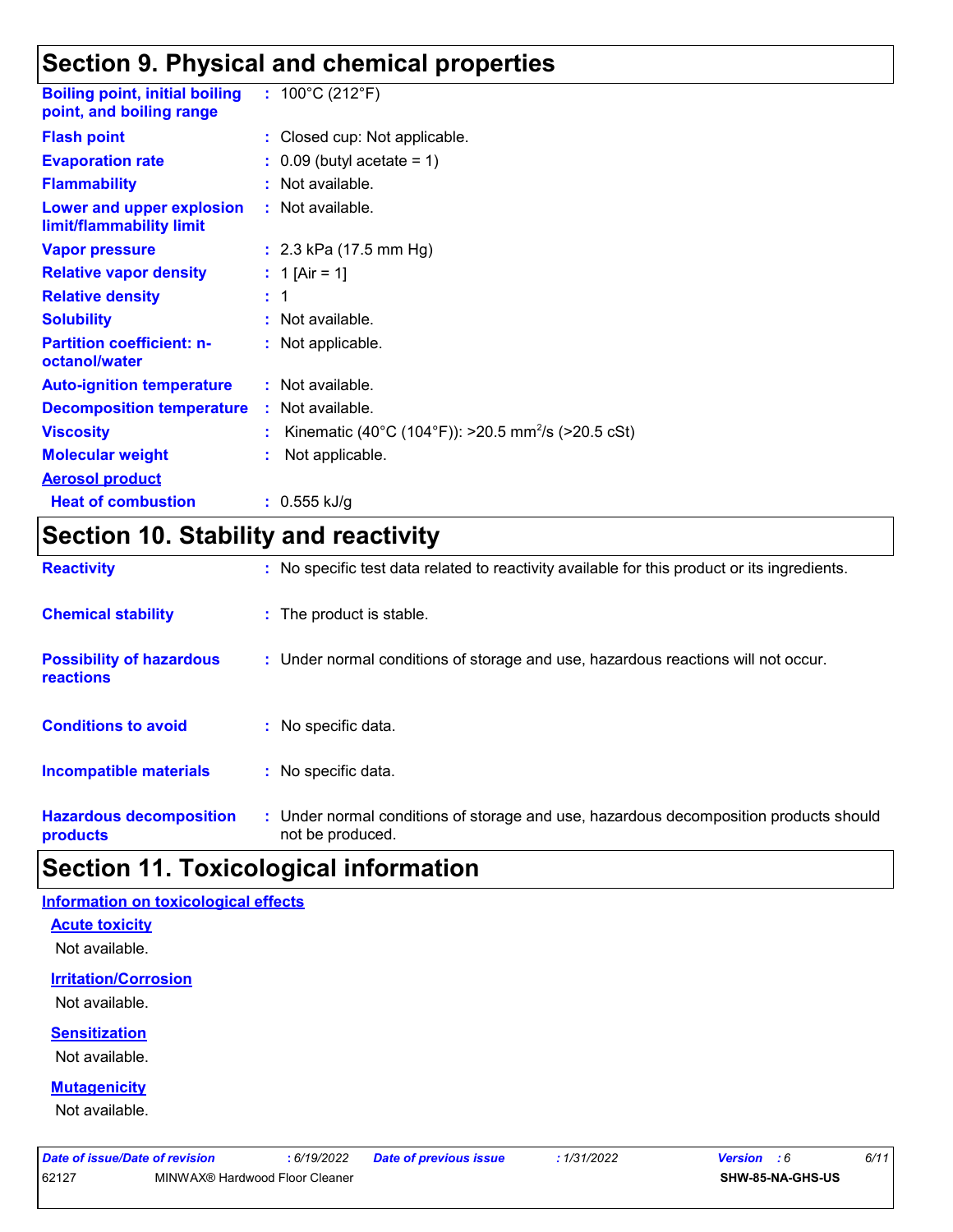### **Section 11. Toxicological information**

### **Carcinogenicity**

Not available.

#### **Reproductive toxicity**

Not available.

### **Teratogenicity**

Not available.

### **Specific target organ toxicity (single exposure)**

| <b>Name</b>                   | <b>Category</b> | <b>Route of</b><br><b>exposure</b> | <b>Target organs</b>                     |
|-------------------------------|-----------------|------------------------------------|------------------------------------------|
| Sodium Hydroxymethylglycinate | Category 3      |                                    | Respiratory tract<br><b>l</b> irritation |

### **Specific target organ toxicity (repeated exposure)**

Not available.

#### **Aspiration hazard**

Not available.

| <b>Information on the likely</b><br>routes of exposure | : Not available.                                                                                       |
|--------------------------------------------------------|--------------------------------------------------------------------------------------------------------|
| <b>Potential acute health effects</b>                  |                                                                                                        |
| <b>Eye contact</b>                                     | : No known significant effects or critical hazards.                                                    |
| <b>Inhalation</b>                                      | No known significant effects or critical hazards.                                                      |
| <b>Skin contact</b>                                    | May cause an allergic skin reaction.                                                                   |
| <b>Ingestion</b>                                       | : No known significant effects or critical hazards.                                                    |
|                                                        | Symptoms related to the physical, chemical and toxicological characteristics                           |
| <b>Eye contact</b>                                     | : No specific data.                                                                                    |
| <b>Inhalation</b>                                      | : No specific data.                                                                                    |
| <b>Skin contact</b>                                    | : Adverse symptoms may include the following:<br>irritation<br>redness                                 |
| <b>Ingestion</b>                                       | : No specific data.                                                                                    |
|                                                        | Delayed and immediate effects and also chronic effects from short and long term exposure               |
| <b>Short term exposure</b>                             |                                                                                                        |
| <b>Potential immediate</b><br>effects                  | : Not available.                                                                                       |
| <b>Potential delayed effects</b>                       | : Not available.                                                                                       |
| <b>Long term exposure</b>                              |                                                                                                        |
| <b>Potential immediate</b><br>effects                  | : Not available.                                                                                       |
| <b>Potential delayed effects</b>                       | : Not available.                                                                                       |
| <b>Potential chronic health effects</b>                |                                                                                                        |
| Not available.                                         |                                                                                                        |
| <b>General</b>                                         | Once sensitized, a severe allergic reaction may occur when subsequently exposed to<br>very low levels. |
| Date of issue/Date of revision                         | : 6/19/2022<br>: 1/31/2022<br>Version : 6<br>7/11<br><b>Date of previous issue</b>                     |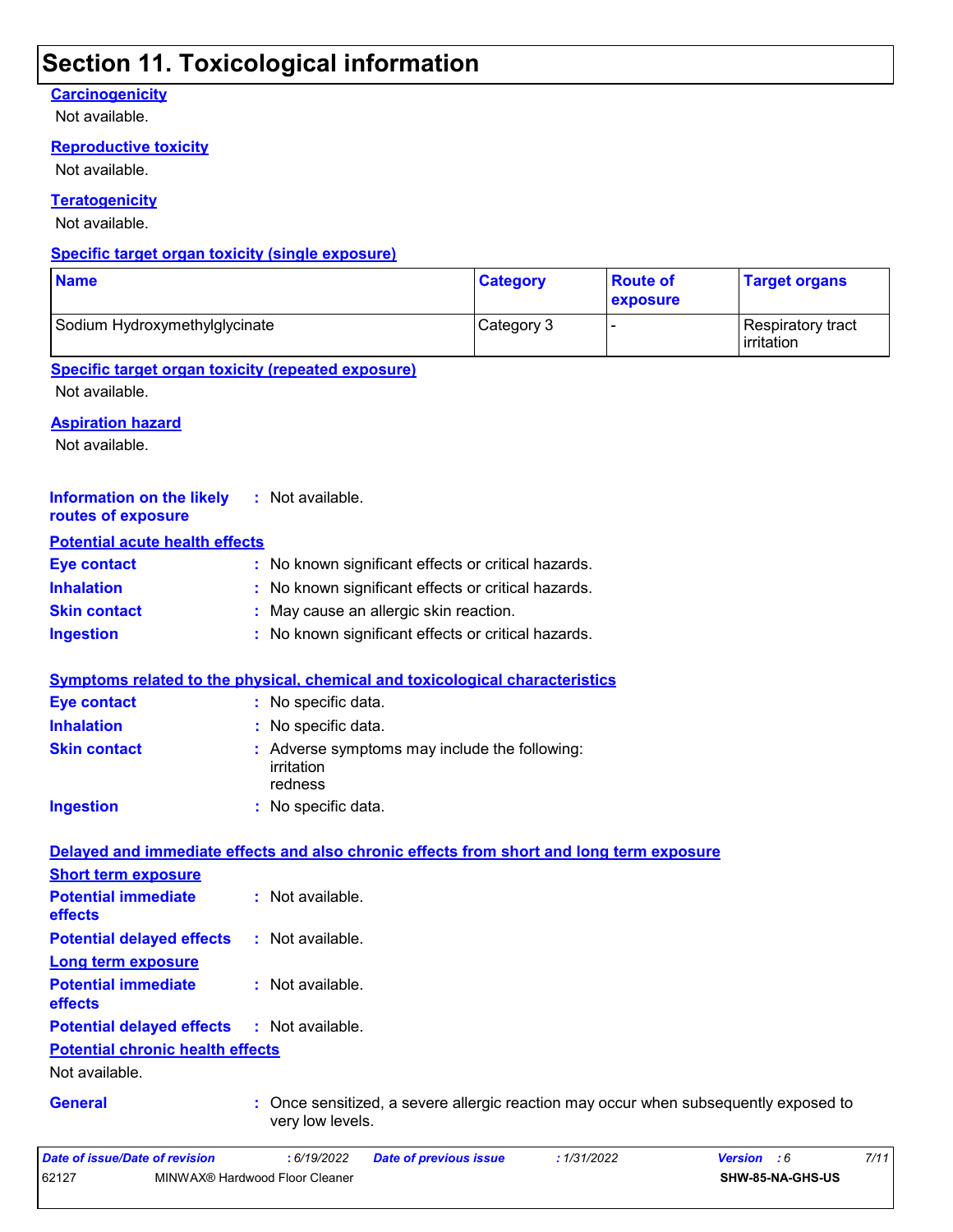## **Section 11. Toxicological information**

| : No known significant effects or critical hazards. |
|-----------------------------------------------------|
| : No known significant effects or critical hazards. |
| : No known significant effects or critical hazards. |
| : No known significant effects or critical hazards. |
| : No known significant effects or critical hazards. |
|                                                     |

**Numerical measures of toxicity** Not available. **Acute toxicity estimates**

## **Section 12. Ecological information**

#### **Toxicity**

| <b>Product/ingredient name</b>   | <b>Result</b>                 | <b>Species</b>             | <b>Exposure</b> |
|----------------------------------|-------------------------------|----------------------------|-----------------|
| Sodium<br>Hydroxymethylglycinate | Acute EC50 39 ppm Fresh water | Daphnia - Daphnia magna    | l 48 hours l    |
|                                  | Acute LC50 75 ppm Fresh water | Fish - Lepomis macrochirus | 196 hours       |

#### **Persistence and degradability**

Not available.

### **Bioaccumulative potential**

Not available.

| <b>Mobility in soil</b>     |                  |
|-----------------------------|------------------|
| <b>Soil/water partition</b> | : Not available. |
| <b>coefficient (Koc)</b>    |                  |

**Other adverse effects** : No known significant effects or critical hazards.

### **Section 13. Disposal considerations**

The generation of waste should be avoided or minimized wherever possible. Disposal of this product, solutions and any by-products should at all times comply with the requirements of environmental protection and waste disposal legislation and any regional local authority requirements. Dispose of surplus and non-recyclable products via a licensed waste disposal contractor. Waste should not be disposed of untreated to the sewer unless fully compliant with the requirements of all authorities with jurisdiction. Waste packaging should be recycled. Incineration or landfill should only be considered when recycling is not feasible. This material and its container must be disposed of in a safe way. Care should be taken when handling emptied containers that have not been cleaned or rinsed out. Empty containers or liners may retain some product residues. Avoid dispersal of spilled material and runoff and contact with soil, waterways, drains and sewers. **Disposal methods :**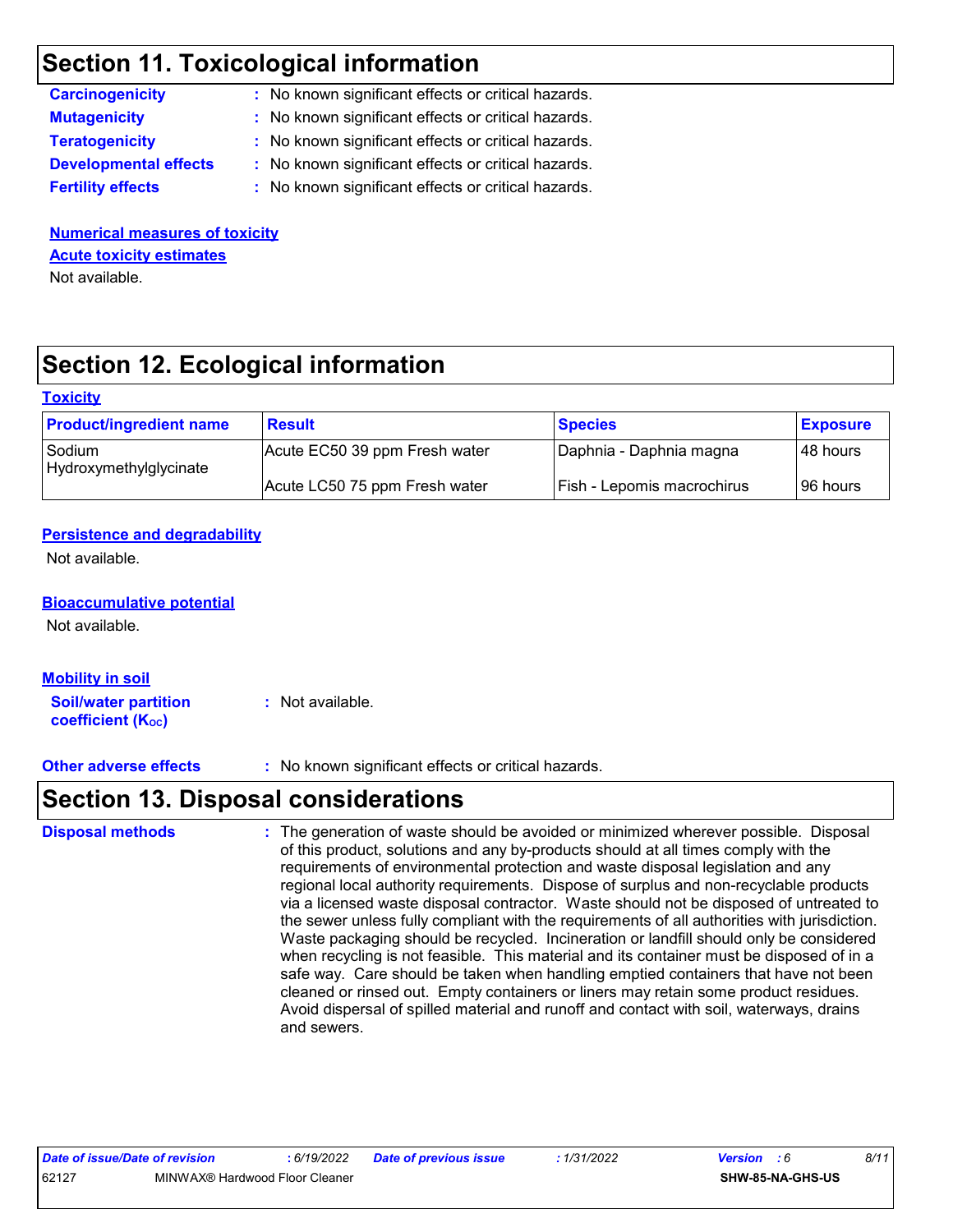### **Section 14. Transport information**

|                                                                                                                                                                                                                                                                                                                                                                                                                                                                                                                                                                                                                                                                                                                              | <b>DOT</b><br><b>Classification</b> | <b>TDG</b><br><b>Classification</b> | <b>Mexico</b><br><b>Classification</b> | <b>IATA</b>    | <b>IMDG</b>    |
|------------------------------------------------------------------------------------------------------------------------------------------------------------------------------------------------------------------------------------------------------------------------------------------------------------------------------------------------------------------------------------------------------------------------------------------------------------------------------------------------------------------------------------------------------------------------------------------------------------------------------------------------------------------------------------------------------------------------------|-------------------------------------|-------------------------------------|----------------------------------------|----------------|----------------|
| <b>UN number</b>                                                                                                                                                                                                                                                                                                                                                                                                                                                                                                                                                                                                                                                                                                             | Not regulated.                      | Not regulated.                      | Not regulated.                         | Not regulated. | Not regulated. |
| <b>UN proper</b><br>shipping name                                                                                                                                                                                                                                                                                                                                                                                                                                                                                                                                                                                                                                                                                            |                                     | $\blacksquare$                      |                                        |                |                |
| <b>Transport</b><br>hazard class(es)                                                                                                                                                                                                                                                                                                                                                                                                                                                                                                                                                                                                                                                                                         |                                     |                                     |                                        |                |                |
| <b>Packing group</b>                                                                                                                                                                                                                                                                                                                                                                                                                                                                                                                                                                                                                                                                                                         | $\blacksquare$                      | $\overline{\phantom{a}}$            |                                        |                |                |
| <b>Environmental</b><br>hazards                                                                                                                                                                                                                                                                                                                                                                                                                                                                                                                                                                                                                                                                                              | No.                                 | No.                                 | No.                                    | No.            | No.            |
| <b>Additional</b><br><b>information</b>                                                                                                                                                                                                                                                                                                                                                                                                                                                                                                                                                                                                                                                                                      |                                     |                                     |                                        |                |                |
| <b>Special precautions for user :</b><br>Multi-modal shipping descriptions are provided for informational purposes and do not<br>consider container sizes. The presence of a shipping description for a particular<br>mode of transport (sea, air, etc.), does not indicate that the product is packaged<br>suitably for that mode of transport. All packaging must be reviewed for suitability<br>prior to shipment, and compliance with the applicable regulations is the sole<br>responsibility of the person offering the product for transport. People loading and<br>unloading dangerous goods must be trained on all of the risks deriving from the<br>substances and on all actions in case of emergency situations. |                                     |                                     |                                        |                |                |
| : Not available.<br><b>Transport in bulk according</b><br>to IMO instruments                                                                                                                                                                                                                                                                                                                                                                                                                                                                                                                                                                                                                                                 |                                     |                                     |                                        |                |                |

: Not available. **Proper shipping name :**

## **Section 15. Regulatory information**

#### **SARA 313**

SARA 313 (40 CFR 372.45) supplier notification can be found on the Environmental Data Sheet.

#### **California Prop. 65**

WARNING: This product contains a chemical known to the State of California to cause birth defects or other reproductive harm.

#### **Australia inventory (AIIC)**: Not determined. **China inventory (IECSC)**: Not determined. **Japan inventory (CSCL)**: Not determined. **Japan inventory (ISHL)**: Not determined. **Korea inventory (KECI)**: Not determined. **New Zealand Inventory of Chemicals (NZIoC)**: Not determined. **Philippines inventory (PICCS)**: Not determined. **Taiwan Chemical Substances Inventory (TCSI)**: Not determined. **Thailand inventory**: Not determined. **Turkey inventory**: Not determined. **International regulations International lists :**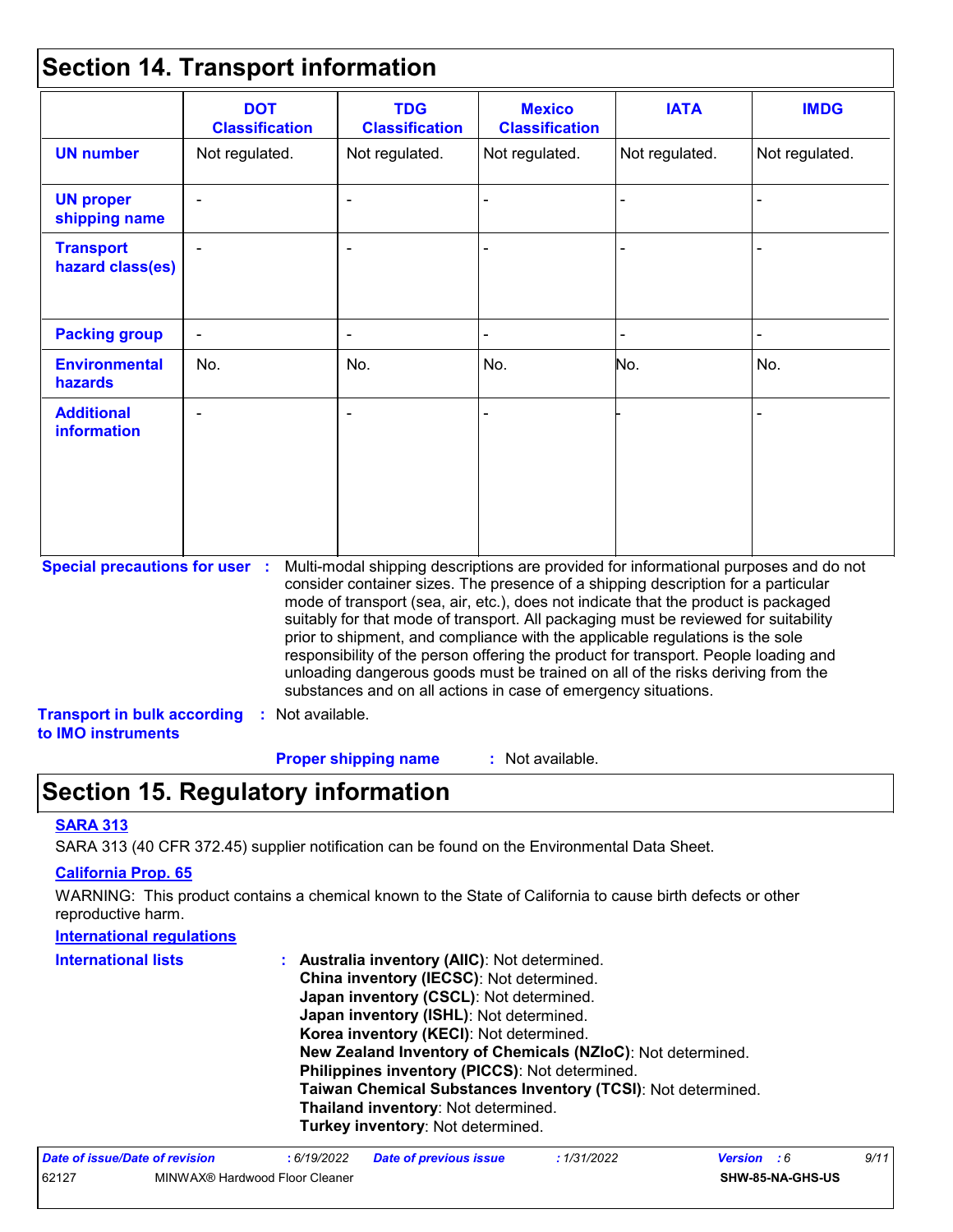### **Section 15. Regulatory information**

**Vietnam inventory**: Not determined.

## **Section 16. Other information**





**The customer is responsible for determining the PPE code for this material. For more information on HMIS® Personal Protective Equipment (PPE) codes, consult the HMIS® Implementation Manual.**

**Caution: HMIS® ratings are based on a 0-4 rating scale, with 0 representing minimal hazards or risks, and 4 representing significant hazards or risks. Although HMIS® ratings and the associated label are not required on SDSs or products leaving a facility under 29 CFR 1910.1200, the preparer may choose to provide them. HMIS® ratings are to be used with a fully implemented HMIS® program. HMIS® is a registered trademark and service mark of the American Coatings Association, Inc.**

**Procedure used to derive the classification**

|                                   | <b>Justification</b>                                                                                                                                                                                                                                                                                                                                                                                                                                                                                                                                                                                         |  |
|-----------------------------------|--------------------------------------------------------------------------------------------------------------------------------------------------------------------------------------------------------------------------------------------------------------------------------------------------------------------------------------------------------------------------------------------------------------------------------------------------------------------------------------------------------------------------------------------------------------------------------------------------------------|--|
| SKIN SENSITIZATION - Category 1   | Calculation method                                                                                                                                                                                                                                                                                                                                                                                                                                                                                                                                                                                           |  |
| <b>History</b>                    |                                                                                                                                                                                                                                                                                                                                                                                                                                                                                                                                                                                                              |  |
| <b>Date of printing</b>           | : 6/19/2022                                                                                                                                                                                                                                                                                                                                                                                                                                                                                                                                                                                                  |  |
| Date of issue/Date of<br>revision | : 6/19/2022                                                                                                                                                                                                                                                                                                                                                                                                                                                                                                                                                                                                  |  |
| Date of previous issue            | : 1/31/2022                                                                                                                                                                                                                                                                                                                                                                                                                                                                                                                                                                                                  |  |
| <b>Version</b>                    | : 6                                                                                                                                                                                                                                                                                                                                                                                                                                                                                                                                                                                                          |  |
| <b>Key to abbreviations</b>       | $:$ ATE = Acute Toxicity Estimate<br>BCF = Bioconcentration Factor<br>GHS = Globally Harmonized System of Classification and Labelling of Chemicals<br>IATA = International Air Transport Association<br>IBC = Intermediate Bulk Container<br><b>IMDG = International Maritime Dangerous Goods</b><br>LogPow = logarithm of the octanol/water partition coefficient<br>MARPOL = International Convention for the Prevention of Pollution From Ships, 1973<br>as modified by the Protocol of 1978. ("Marpol" = marine pollution)<br>$N/A = Not available$<br>SGG = Segregation Group<br>$UN = United Nations$ |  |

**Indicates information that has changed from previously issued version.**

### **Notice to reader**

**It is recommended that each customer or recipient of this Safety Data Sheet (SDS) study it carefully and consult resources, as necessary or appropriate, to become aware of and understand the data contained in this SDS and any hazards associated with the product. This information is provided in good faith and believed to be accurate as of the effective date herein. However, no warranty, express or implied, is given. The information presented here applies only to the product as shipped. The addition of any material can change the composition, hazards and risks of the product. Products shall not be repackaged, modified, or tinted except as specifically instructed by the manufacturer, including but not limited to the incorporation of products not specified by the manufacturer, or the use or addition of products in proportions not specified by the manufacturer. Regulatory requirements are subject to change and may differ between various locations and jurisdictions. The customer/buyer/user is responsible to ensure that his activities comply with all country, federal, state, provincial or local laws. The conditions for use of the product are not under the control of the manufacturer; the customer/buyer/user is responsible to determine the conditions necessary for the safe use of this product. The customer/buyer/user**